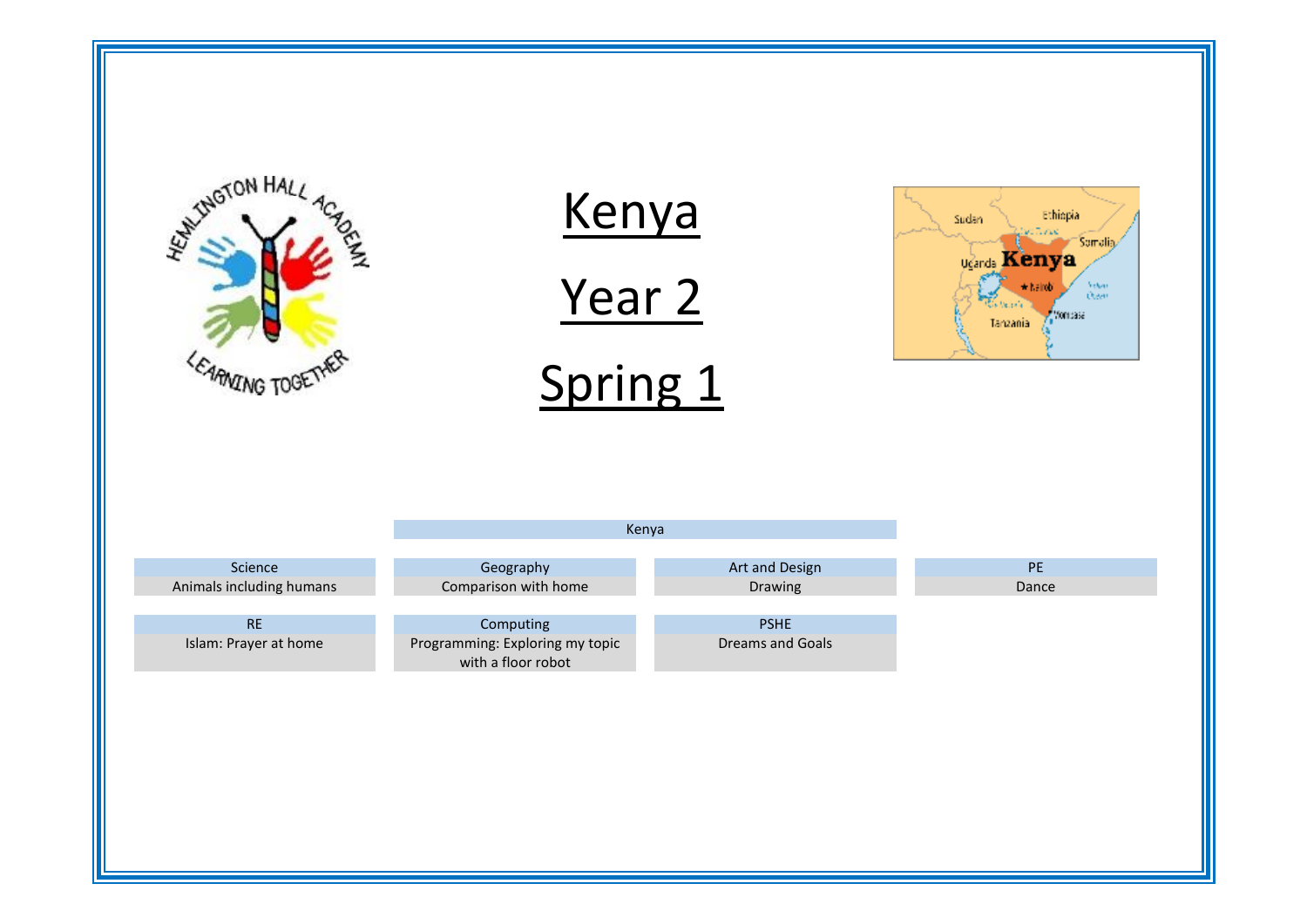**Science** 

| <b>Animals including humans</b>                                                                                                                                                                                                                                                                                                                                                                                                                                                                                                                 |                                                                                                                                                                      | Term: 3              |                                                                                                                                                                                                                                                      | Year: 2 |                                                                                          |                                                                                                     |
|-------------------------------------------------------------------------------------------------------------------------------------------------------------------------------------------------------------------------------------------------------------------------------------------------------------------------------------------------------------------------------------------------------------------------------------------------------------------------------------------------------------------------------------------------|----------------------------------------------------------------------------------------------------------------------------------------------------------------------|----------------------|------------------------------------------------------------------------------------------------------------------------------------------------------------------------------------------------------------------------------------------------------|---------|------------------------------------------------------------------------------------------|-----------------------------------------------------------------------------------------------------|
| <b>Foundations of previous learning:</b><br>Year 1<br>Identify and name a variety of common animals that are birds, fish, amphibians, reptiles and mammals<br>Identify and name a variety of common animals that are carnivores, herbivores and omnivores<br>Describe and compare the structure of a variety of common animals (birds, fish, amphibians, reptiles, mammals and invertebrates, including pets)<br>Identify, name, draw and label the basic parts of the human body and say which part of the body is associated with each sense. |                                                                                                                                                                      |                      |                                                                                                                                                                                                                                                      |         |                                                                                          |                                                                                                     |
|                                                                                                                                                                                                                                                                                                                                                                                                                                                                                                                                                 |                                                                                                                                                                      | <b>Unit Learning</b> |                                                                                                                                                                                                                                                      |         |                                                                                          |                                                                                                     |
| <b>NC Objective - Coverage</b>                                                                                                                                                                                                                                                                                                                                                                                                                                                                                                                  | <b>Skills</b>                                                                                                                                                        |                      | Knowledge                                                                                                                                                                                                                                            |         |                                                                                          | <b>Vocabulary</b>                                                                                   |
| Notice that animals, including humans, have offspring<br>which grow into adults<br>Find out about and describe the basic needs of animals,<br>including humans, for survival (water, food and air)                                                                                                                                                                                                                                                                                                                                              | Use a simple table by recording in numbers<br>Remember words and facts about science<br>Construct block charts<br>Use a simple table<br>Remember facts about science |                      | To know what happens to our bodies as they grow.<br>To know how other animals grow and how they differ to<br>us.<br>To know what we need to live and be healthy.<br>To know why exercise is important.<br>To know why it is important to keep clean. |         | Growth<br>Reproduction<br>Offspring<br>lifecycle<br>human<br>frog                        | nutrition<br>air<br>breathing<br>respiration<br>diet<br>balanced                                    |
| Describe the importance for humans of exercise, eating<br>the right amounts of different types of food, and hygiene                                                                                                                                                                                                                                                                                                                                                                                                                             | <b>Assessment of Skills</b><br><b>Explaining science</b><br>Data, tables and graphs<br>(See Phil Watkins Assessment boards)                                          |                      | <b>Assessment of Knowledge</b><br>How does your body change?<br>How do other animals grow?<br>What do you need to live and be healthy?<br>Why is exercise important?<br>Why do you need to keep clean?                                               |         | butterfly<br>baby<br>offspring<br>toddler<br>child<br>teenager<br>adult<br>water<br>food | obesity<br>starvation<br>exercise<br>fitness<br>hygiene<br>microbes<br>bacteria<br>fungi<br>viruses |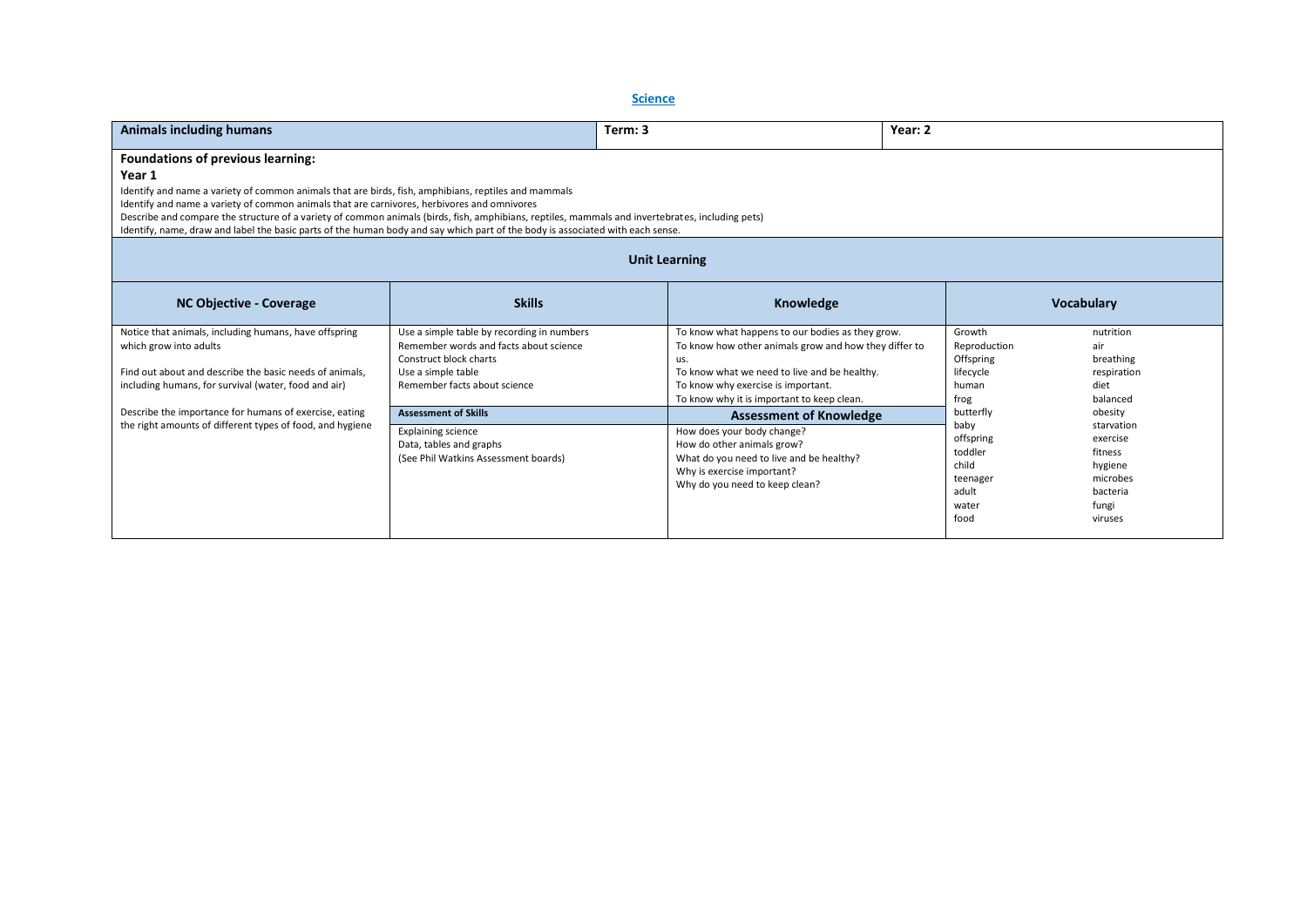## **Geography**

| <b>Comparison with home</b>                                                                                                                                                                                                                                                                                                                                                                                                                                                                                                                                                                                                                                                                                                                                                                                                           |                                                                                                                                                                                                                                                                                                                                                                                                                                                                                                                                                                                                                                                                                                                                                                                             | Topic: Kenya                                                                                                                                                                                                                                    |                                                                                                                                                                                                                                                                                                                                                                                                                                      | Term: Spring 1                                                                                                                                                                                                                  | Year: 2           |  |  |
|---------------------------------------------------------------------------------------------------------------------------------------------------------------------------------------------------------------------------------------------------------------------------------------------------------------------------------------------------------------------------------------------------------------------------------------------------------------------------------------------------------------------------------------------------------------------------------------------------------------------------------------------------------------------------------------------------------------------------------------------------------------------------------------------------------------------------------------|---------------------------------------------------------------------------------------------------------------------------------------------------------------------------------------------------------------------------------------------------------------------------------------------------------------------------------------------------------------------------------------------------------------------------------------------------------------------------------------------------------------------------------------------------------------------------------------------------------------------------------------------------------------------------------------------------------------------------------------------------------------------------------------------|-------------------------------------------------------------------------------------------------------------------------------------------------------------------------------------------------------------------------------------------------|--------------------------------------------------------------------------------------------------------------------------------------------------------------------------------------------------------------------------------------------------------------------------------------------------------------------------------------------------------------------------------------------------------------------------------------|---------------------------------------------------------------------------------------------------------------------------------------------------------------------------------------------------------------------------------|-------------------|--|--|
| Foundations of previous learning:<br>In Year 1 the children have learned that the UK is made up of 4 countries and they can name these countries. The children have compared similarities between a coastal region and<br>the area in which they live. They have used simple maps and then applied this knowledge to drawing their own maps during An Island Home, Animals Around the World and Wild<br>Life Garden. Children are able to name simple human and physical features in the local environment and explain changes in the local environment due to seasonal changes.<br>Year 2 - Children have learned that names of the capital cities in the UK as well as the names of the surrounding seas. Through work on The Great Fire of London they can name<br>and locate the continents and main oceans using globes or maps. |                                                                                                                                                                                                                                                                                                                                                                                                                                                                                                                                                                                                                                                                                                                                                                                             |                                                                                                                                                                                                                                                 |                                                                                                                                                                                                                                                                                                                                                                                                                                      |                                                                                                                                                                                                                                 |                   |  |  |
| <b>Unit Learning</b>                                                                                                                                                                                                                                                                                                                                                                                                                                                                                                                                                                                                                                                                                                                                                                                                                  |                                                                                                                                                                                                                                                                                                                                                                                                                                                                                                                                                                                                                                                                                                                                                                                             |                                                                                                                                                                                                                                                 |                                                                                                                                                                                                                                                                                                                                                                                                                                      |                                                                                                                                                                                                                                 |                   |  |  |
| <b>NC Objective - Coverage</b>                                                                                                                                                                                                                                                                                                                                                                                                                                                                                                                                                                                                                                                                                                                                                                                                        | <b>Skills</b>                                                                                                                                                                                                                                                                                                                                                                                                                                                                                                                                                                                                                                                                                                                                                                               |                                                                                                                                                                                                                                                 | Knowledge                                                                                                                                                                                                                                                                                                                                                                                                                            |                                                                                                                                                                                                                                 | <b>Vocabulary</b> |  |  |
| Locational knowledge<br>To name and locate the world's 7 continents and 5<br>oceans<br>Place knowledge<br>To understand geographical similarities and<br>differences through studying the human and physical<br>geography of a small area of the United Kingdom, and<br>of a small area in a contrasting non-European country<br>Human and physical geography<br>To identify seasonal and daily weather patterns in the<br>United Kingdom and the location of hot and cold areas<br>of the world in relation to the Equator and the North<br>and South Poles<br>To use basic geographical vocabulary to refer to:<br>key physical features, including: beach, cliff, coast,<br>forest, hill, mountain, sea, ocean, river, soil, valley,<br>vegetation, season and weather<br>Geographical skills and fieldwork                        | Knowledge & Understanding<br>Describe and compare human and physical features<br>seen in their local environment and other places in the<br>world.<br>Name and locate the worlds continents and oceans on<br>a world map or globe.<br>Describe how a physical or human process has<br>changed an aspect of an environment<br>Explain how a place has changed over time.<br>Practical<br>Use geographical vocabulary to name features of<br>familiar and unfamiliar places.<br>Use information texts and the web to gather<br>information about the world's human and physical<br>geography.<br>Collect and organise simple data from first and second<br>hand sources including fieldwork.<br>Identify and describe geographical human and<br>physical features using an aerial photograph. | 54 countries.<br>Africa.<br>climate.<br>the weather.<br>compare this to the UK.<br>and UK.                                                                                                                                                      | To know that Africa is a continent and is made up of<br>To be able to name the seas and oceans surrounding<br>To understand the difference in African and UK<br>To explain the relationship between the equator and<br>To understand the landscape/terrain in Kenya and<br>To explore some differences in quality of life in Kenya<br>To know the compass directions and use this<br>knowledge to describe the location of a country | Africa<br>Continent<br>Countries<br>Environment<br>Features<br>Landscape<br>World<br>Equator<br>World<br>Map<br>Globe<br>Physical<br>Human<br>Sea<br>Ocean<br>Surrounding<br>Kenya<br>Flag<br>Climate<br>Temperature<br>Terrain |                   |  |  |
| To use world maps, atlases and globes to identify the<br>United Kingdom and its countries, as well as the<br>countries, continents and oceans studied at this key<br>stage                                                                                                                                                                                                                                                                                                                                                                                                                                                                                                                                                                                                                                                            | <b>Assessment of Skills</b><br>Use geographical vocabulary to name features of<br>familiar and unfamiliar places.<br>Use compass directions (NSEW) to describe the<br>location of a country or geographical process.                                                                                                                                                                                                                                                                                                                                                                                                                                                                                                                                                                        | <b>Assessment of Knowledge</b><br>Can you identify Africa on a world map?<br>Can you identify the Kenyan flag?<br>Can you locate the equator?<br>and UK?<br>Can you describe the landscape in Kenya?<br>UK?<br>What are the compass directions? | Can you name the surrounding seas and oceans?<br>Can you name at least 3 countries within Africa?<br>Can you explain and compare the climates in Kenya<br>Can you explain how life in Kenya differs from life in                                                                                                                                                                                                                     | Water<br>Weather<br>Desert<br>North<br>South<br>East<br>West                                                                                                                                                                    |                   |  |  |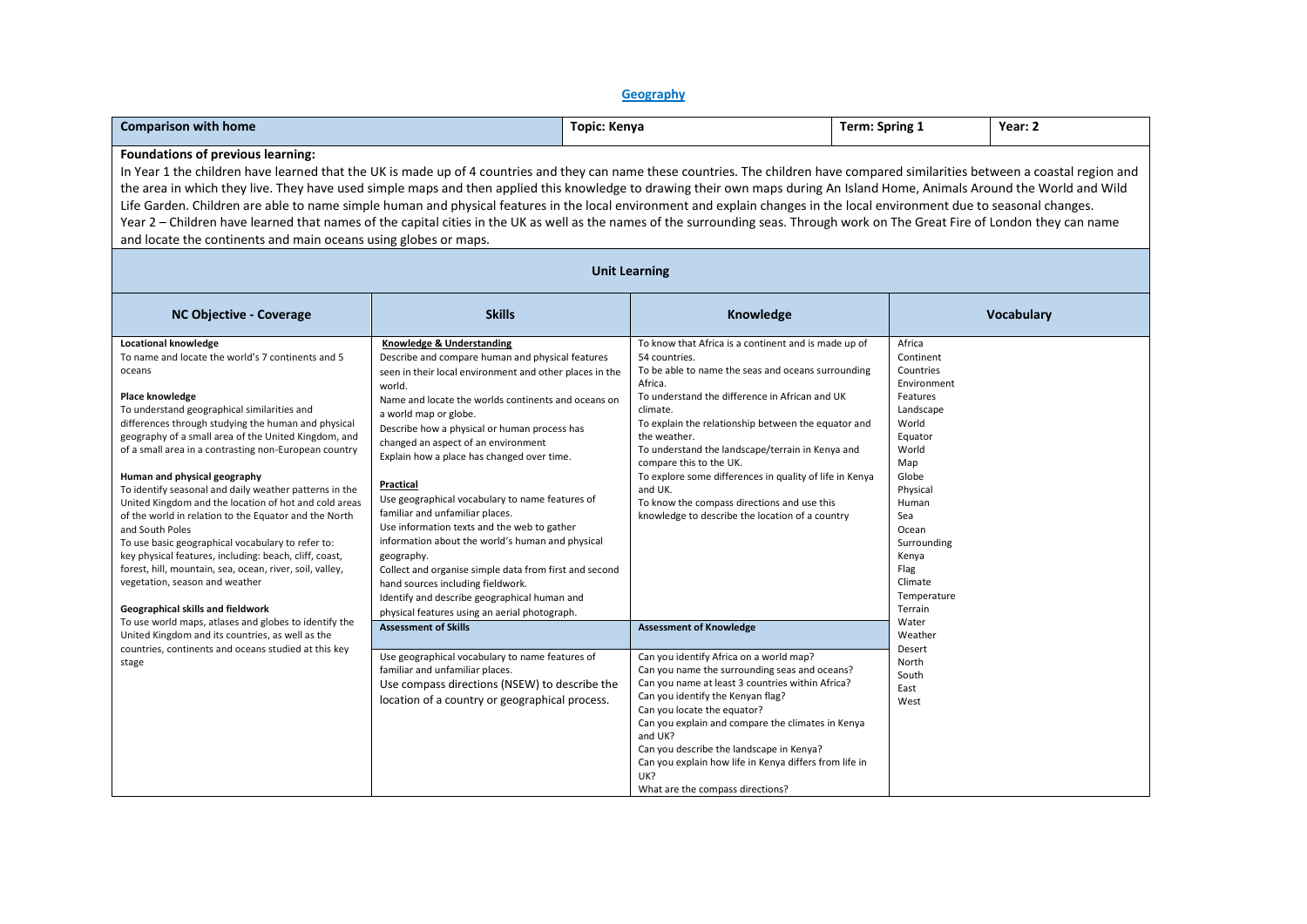## **Art and Design**

| <b>Drawing</b>                                                                                                                                                                                                                                                                                                                                                                                                                                             |                                                                                                                                                                                                                                                                                                                                                                                                                                   | Topic: Kenya                                                                                                                                                                            | Term: Spring 1                                                                                            | Year: 2                                                                                       |  |  |  |
|------------------------------------------------------------------------------------------------------------------------------------------------------------------------------------------------------------------------------------------------------------------------------------------------------------------------------------------------------------------------------------------------------------------------------------------------------------|-----------------------------------------------------------------------------------------------------------------------------------------------------------------------------------------------------------------------------------------------------------------------------------------------------------------------------------------------------------------------------------------------------------------------------------|-----------------------------------------------------------------------------------------------------------------------------------------------------------------------------------------|-----------------------------------------------------------------------------------------------------------|-----------------------------------------------------------------------------------------------|--|--|--|
| Foundations of previous learning:<br>Children will have experimented with mark making using a variety of tools and will have worked from observations and known objects.                                                                                                                                                                                                                                                                                   |                                                                                                                                                                                                                                                                                                                                                                                                                                   |                                                                                                                                                                                         |                                                                                                           |                                                                                               |  |  |  |
| <b>Unit Learning</b>                                                                                                                                                                                                                                                                                                                                                                                                                                       |                                                                                                                                                                                                                                                                                                                                                                                                                                   |                                                                                                                                                                                         |                                                                                                           |                                                                                               |  |  |  |
| <b>NC Objective - Coverage</b>                                                                                                                                                                                                                                                                                                                                                                                                                             | <b>Skills</b>                                                                                                                                                                                                                                                                                                                                                                                                                     | Knowledge                                                                                                                                                                               |                                                                                                           | <b>Vocabulary</b>                                                                             |  |  |  |
| Pupils should be taught:<br>To use a range of materials creatively to design and make<br>products<br>To use drawing and painting to develop and share their<br>ideas, experiences and imagination<br>To develop a wide range of art and design techniques in<br>using colour, pattern, texture, line, shape, form and space<br>About the work of a range of artists, describing the<br>differences and similarities and making links to their own<br>work. | Use imagination to form simple images from given starting<br>points or a description.<br>Work with a wide range of materials.<br>Create and experiment with shades of colour and name<br>some of these.<br>Create washes to form backgrounds.<br>Begin to control lines to create simple drawings from<br>observations.<br>Draw on smaller and larger scales.<br>Begin to add detail to line drawings.<br>Colour within the line. | To use a wash to create a background.<br>To use simple lines to create an image of an African<br>animal.<br>To add detail to a drawing using lines.                                     | Sketchbook<br>Material<br>Task<br>Artwork<br>Shade<br>Primary<br>Secondary<br>Colour<br>Washes<br>Control | Background<br>Mood<br>Colour<br>Lines<br>Observations<br>Scale<br>Smaller<br>Larger<br>Detail |  |  |  |
|                                                                                                                                                                                                                                                                                                                                                                                                                                                            | <b>Assessment of Skills</b>                                                                                                                                                                                                                                                                                                                                                                                                       | <b>Assessment of Knowledge</b>                                                                                                                                                          |                                                                                                           |                                                                                               |  |  |  |
|                                                                                                                                                                                                                                                                                                                                                                                                                                                            | Begin to add detail to line drawings<br>Begin to control lines to create simple drawings from<br>observations                                                                                                                                                                                                                                                                                                                     | Can you create a background using colour wash<br>techniques?<br>Can you create a drawing of an African animal using simple<br>lines?<br>Can you add detail to your drawing using lines? |                                                                                                           |                                                                                               |  |  |  |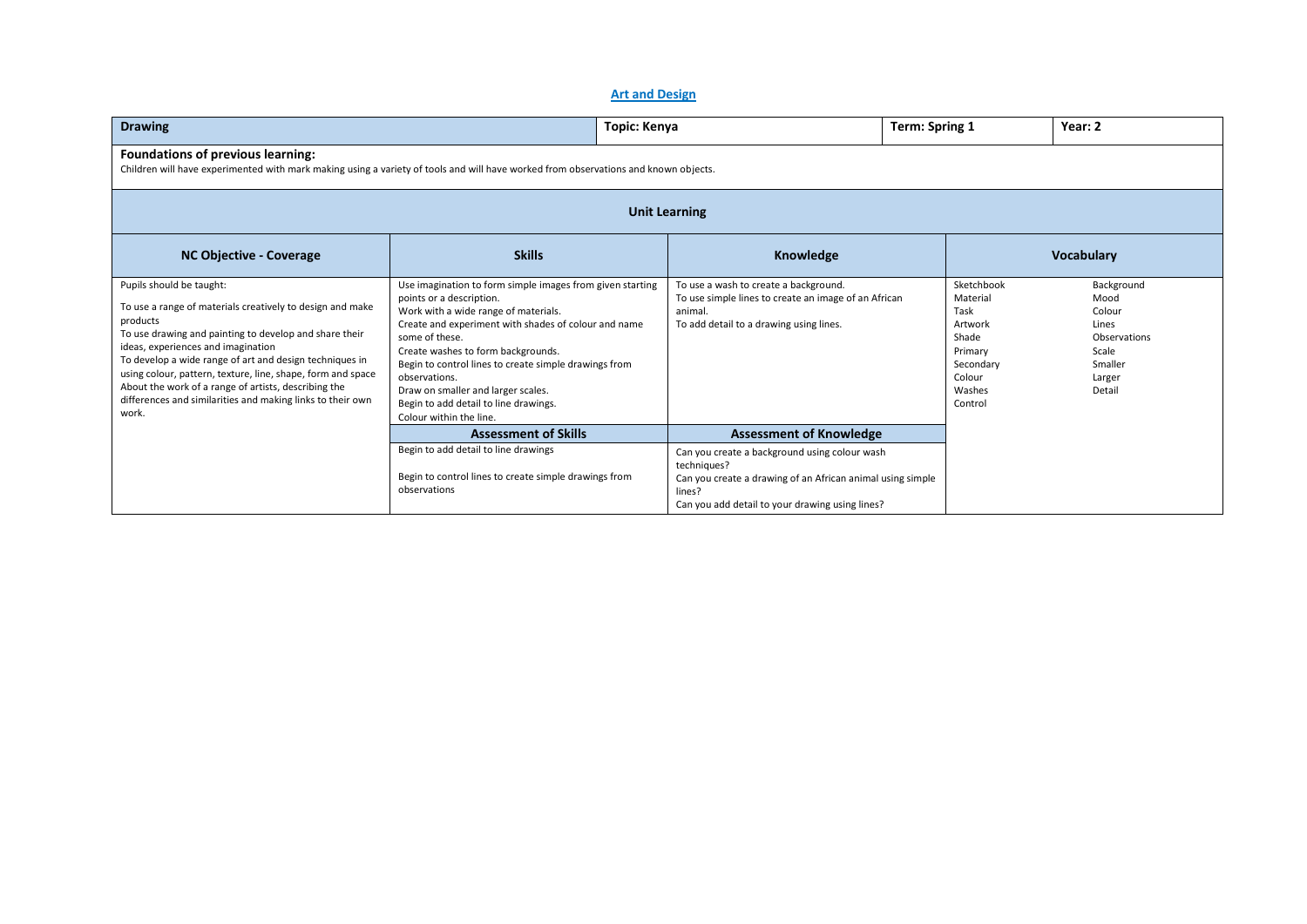**Physical Education**

| Dance                                                                                                                                                                                                                                                                                                                                                                                                                                                                                                                                                                                                                                                                                                                                                                                                                                                                                                        |                                                                                                                                                                                                                                                                                                                                                                                                                                                                                                                                                                                                                                                   | Term: Spring 1                                                                                                                                                                                                                                                                                                                                                                                                                                   | Year: 2                                                                                                                    |                                                                                                       |  |  |
|--------------------------------------------------------------------------------------------------------------------------------------------------------------------------------------------------------------------------------------------------------------------------------------------------------------------------------------------------------------------------------------------------------------------------------------------------------------------------------------------------------------------------------------------------------------------------------------------------------------------------------------------------------------------------------------------------------------------------------------------------------------------------------------------------------------------------------------------------------------------------------------------------------------|---------------------------------------------------------------------------------------------------------------------------------------------------------------------------------------------------------------------------------------------------------------------------------------------------------------------------------------------------------------------------------------------------------------------------------------------------------------------------------------------------------------------------------------------------------------------------------------------------------------------------------------------------|--------------------------------------------------------------------------------------------------------------------------------------------------------------------------------------------------------------------------------------------------------------------------------------------------------------------------------------------------------------------------------------------------------------------------------------------------|----------------------------------------------------------------------------------------------------------------------------|-------------------------------------------------------------------------------------------------------|--|--|
|                                                                                                                                                                                                                                                                                                                                                                                                                                                                                                                                                                                                                                                                                                                                                                                                                                                                                                              |                                                                                                                                                                                                                                                                                                                                                                                                                                                                                                                                                                                                                                                   |                                                                                                                                                                                                                                                                                                                                                                                                                                                  |                                                                                                                            |                                                                                                       |  |  |
| <b>Foundations of previous learning:</b><br>Year 1:<br>Accurately shadow a partner's movements.<br>Create simple movement patterns, showing awareness of rhythm.<br>Show control and co-ordination when moving or standing still.<br>Perform basic sequences, using space safely and recognising simple technical words.<br>Respond to different stimuli with a range of actions<br>Copy and explore basic body actions demonstrated by the teacher<br>Copy simple movement patterns from each other and explore the movement<br>Choose movements to make into their own phrases with beginnings, middles and ends<br>Practice and repeat their movement phrases and perform them in a controlled way<br>Know where their heart is and understand why it beats faster when exercising<br>Use simple dance vocabulary to describe movement<br>Talk about dance, linking movement to moods, ideas and feelings |                                                                                                                                                                                                                                                                                                                                                                                                                                                                                                                                                                                                                                                   |                                                                                                                                                                                                                                                                                                                                                                                                                                                  |                                                                                                                            |                                                                                                       |  |  |
| To identify and show their understanding<br>Assessment: Compose and perform a phrase in dance with a beginning, middle and end.                                                                                                                                                                                                                                                                                                                                                                                                                                                                                                                                                                                                                                                                                                                                                                              |                                                                                                                                                                                                                                                                                                                                                                                                                                                                                                                                                                                                                                                   |                                                                                                                                                                                                                                                                                                                                                                                                                                                  |                                                                                                                            |                                                                                                       |  |  |
| <b>Unit Learning</b>                                                                                                                                                                                                                                                                                                                                                                                                                                                                                                                                                                                                                                                                                                                                                                                                                                                                                         |                                                                                                                                                                                                                                                                                                                                                                                                                                                                                                                                                                                                                                                   |                                                                                                                                                                                                                                                                                                                                                                                                                                                  |                                                                                                                            |                                                                                                       |  |  |
| <b>NC Objective - Coverage</b>                                                                                                                                                                                                                                                                                                                                                                                                                                                                                                                                                                                                                                                                                                                                                                                                                                                                               |                                                                                                                                                                                                                                                                                                                                                                                                                                                                                                                                                                                                                                                   | <b>Skills and Knowledge</b>                                                                                                                                                                                                                                                                                                                                                                                                                      |                                                                                                                            | Vocabulary                                                                                            |  |  |
|                                                                                                                                                                                                                                                                                                                                                                                                                                                                                                                                                                                                                                                                                                                                                                                                                                                                                                              |                                                                                                                                                                                                                                                                                                                                                                                                                                                                                                                                                                                                                                                   |                                                                                                                                                                                                                                                                                                                                                                                                                                                  |                                                                                                                            |                                                                                                       |  |  |
| To master basic movements including running, jumping,<br>throwing and catching, as well as developing balance,<br>agility and co-ordination, and begin to apply these in a<br>range of activities.<br>To participate in team games, developing simple tactics for<br>attacking and defending.<br>To perform dances using simple movement patterns.                                                                                                                                                                                                                                                                                                                                                                                                                                                                                                                                                           | climbing, stretching and curling.<br>Take part in activities and work with others to complete a task.<br>Explore actions in response to stimuli<br>growing range<br>Choose movements to make into their own phrases with beginnings, middles and ends<br>Practice and repeat their movement phrases and perform them in a controlled way<br>Know where their heart is and understand why it beats faster when exercising<br>Use simple dance vocabulary to describe movement<br>Talk about dance, linking movement to moods ideas and feelings<br>To identify and show their understanding.<br>To perform as an individual and as part of a team. | Perform some dance moves, showing rhythm and choosing the best movements to show my ideas.<br>Travel with control and co-ordination, copying and repeating sequences which include rolling, travelling, balancing,<br>Talk about different stimuli as the starting point for creating dance phrases and short dances.<br>Explore ideas, moods and feelings by improvising, and by experimenting with actions, dynamics, directions, levels and a | Dance<br>Phrase<br>Rhythm<br>Movement<br>Sequence<br>Coordination<br>Roll<br>Travel<br>Balance<br>Stretch<br>Climb<br>Curl | Improvise<br>Range<br>Dynamic<br>Perform<br>Heart<br>Mirror<br>Team<br>Control<br>Direction<br>Timing |  |  |
|                                                                                                                                                                                                                                                                                                                                                                                                                                                                                                                                                                                                                                                                                                                                                                                                                                                                                                              | Improvise and experiment with actions to explore ideas, moods and feelings in dance.                                                                                                                                                                                                                                                                                                                                                                                                                                                                                                                                                              | Assessment                                                                                                                                                                                                                                                                                                                                                                                                                                       |                                                                                                                            |                                                                                                       |  |  |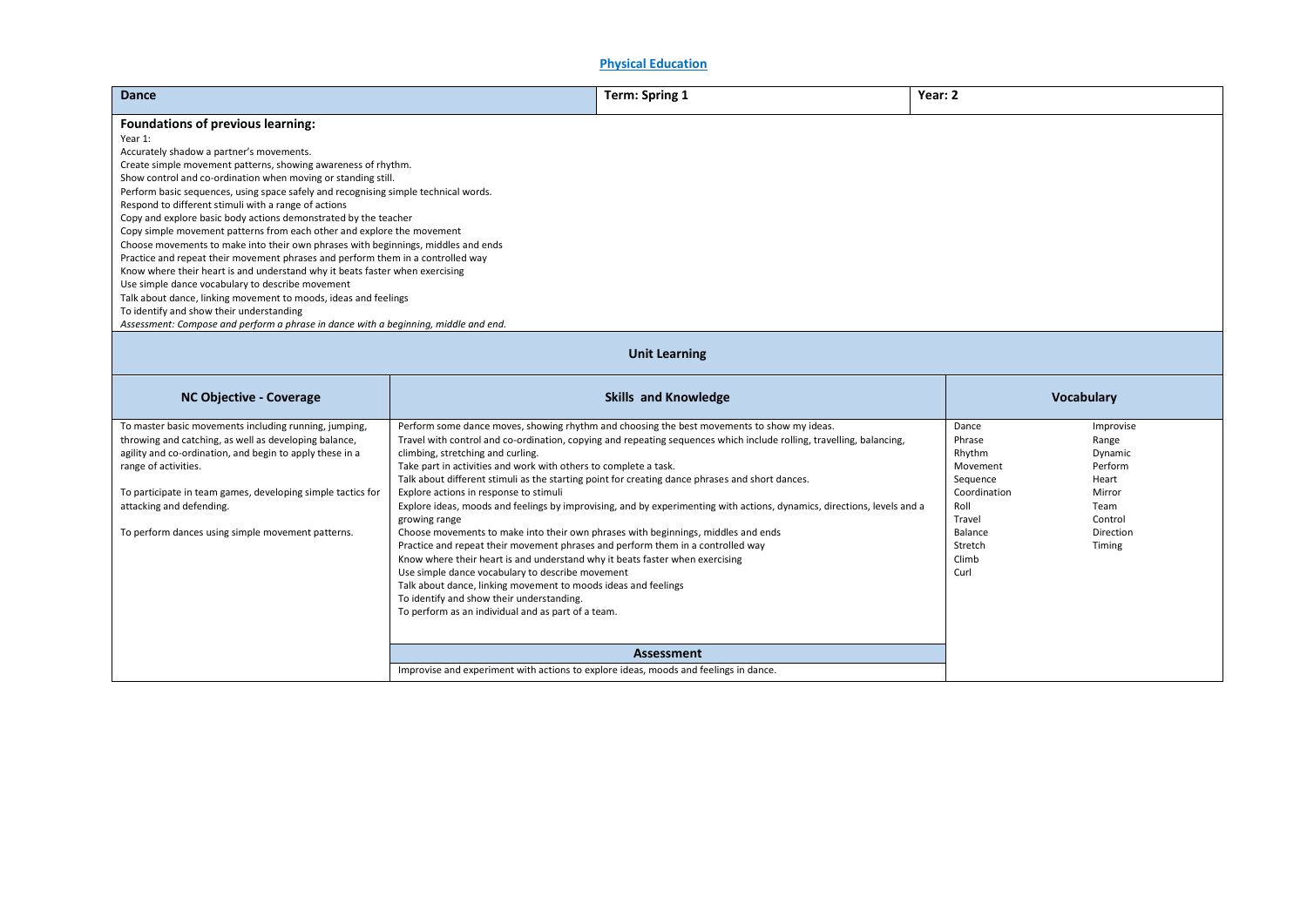## **Religious Education**

| Topic: Islam: Prayer at home<br>Year: 2                                                                                                                                                             |                                                                                                                                                                                                                                                                                                                                                                                                                                                                                                                                                                                                                                                                                                                                                                                                                                                                                                                                                                                                                                                                                                                                                                                                                                                                                    |                                                                                                                                                                                                                                                                                                                                                                                                                                                                                                                                                                                                                                                                                                                                                                                                                                            | Term: Spring 1                                                                                                                                                                                                                                                                                    |  |  |  |  |
|-----------------------------------------------------------------------------------------------------------------------------------------------------------------------------------------------------|------------------------------------------------------------------------------------------------------------------------------------------------------------------------------------------------------------------------------------------------------------------------------------------------------------------------------------------------------------------------------------------------------------------------------------------------------------------------------------------------------------------------------------------------------------------------------------------------------------------------------------------------------------------------------------------------------------------------------------------------------------------------------------------------------------------------------------------------------------------------------------------------------------------------------------------------------------------------------------------------------------------------------------------------------------------------------------------------------------------------------------------------------------------------------------------------------------------------------------------------------------------------------------|--------------------------------------------------------------------------------------------------------------------------------------------------------------------------------------------------------------------------------------------------------------------------------------------------------------------------------------------------------------------------------------------------------------------------------------------------------------------------------------------------------------------------------------------------------------------------------------------------------------------------------------------------------------------------------------------------------------------------------------------------------------------------------------------------------------------------------------------|---------------------------------------------------------------------------------------------------------------------------------------------------------------------------------------------------------------------------------------------------------------------------------------------------|--|--|--|--|
| Foundations of previous learning:<br>To understand that religion forms a part of daily life.<br>To have a basic understanding that there are many different religions practised within our country. |                                                                                                                                                                                                                                                                                                                                                                                                                                                                                                                                                                                                                                                                                                                                                                                                                                                                                                                                                                                                                                                                                                                                                                                                                                                                                    |                                                                                                                                                                                                                                                                                                                                                                                                                                                                                                                                                                                                                                                                                                                                                                                                                                            |                                                                                                                                                                                                                                                                                                   |  |  |  |  |
| <b>Unit Learning</b>                                                                                                                                                                                |                                                                                                                                                                                                                                                                                                                                                                                                                                                                                                                                                                                                                                                                                                                                                                                                                                                                                                                                                                                                                                                                                                                                                                                                                                                                                    |                                                                                                                                                                                                                                                                                                                                                                                                                                                                                                                                                                                                                                                                                                                                                                                                                                            |                                                                                                                                                                                                                                                                                                   |  |  |  |  |
| <b>NC Objective - Coverage</b>                                                                                                                                                                      | <b>Skills</b>                                                                                                                                                                                                                                                                                                                                                                                                                                                                                                                                                                                                                                                                                                                                                                                                                                                                                                                                                                                                                                                                                                                                                                                                                                                                      | Knowledge                                                                                                                                                                                                                                                                                                                                                                                                                                                                                                                                                                                                                                                                                                                                                                                                                                  | Vocabulary                                                                                                                                                                                                                                                                                        |  |  |  |  |
| Does praying at regular intervals help a Muslim in his/her<br>everyday life?<br>To explain what commitment means to us and<br>to Muslims, knowing about how Muslims pray<br>five times a day.       | Thinking about religion and belief<br>Identify how religion and belief is expressed in different<br>ways<br>Identify similarities and differences in features of religions<br>and beliefs<br>Enquiring, investigating and interpreting<br>Recognise that some questions about life are difficult to<br>answerser<br>Ask questions about their own and others' feelings and<br>experiencessie<br>Identify possible meanings for symbols and other forms of<br>religious expression<br>Beliefs and teachings (what people believe)<br>Retell religious stories and identify some religious beliefs<br>and teachings<br>Practices and lifestyles (what people do)<br>Identify some religious practices, and know that some are<br>characteristic of more than one religion<br><b>Expression and language (How people express</b><br>themselves)<br>Suggest meanings in religious symbols, language and<br>stories<br>Identity and experience (Making sense of who we are)<br>Respond sensitively to the experiences and feelings of<br>others, including those with a faith<br>Values and commitments (Making sense of right and<br>wrong)<br>Respond sensitively to the values and concerns of others,<br>including those with a faith, in relation to matters of right<br>and wrong | To understand what it takes to be committed.<br>To understand how it feels to be interrupted when doing<br>something.<br>To know that Muslims worship through prayer.<br>To know that Muslims pray five times per day.<br>To know that Muslims face a special direction when they<br>pray.<br>To know that they are called to prayer using a bell.<br>To know that Muslims focus on Allah (God) when praying.<br>To understand that Muslims pray because they believe<br>God has asked them to within their holy book, the Qur'an.<br>To know each stage of prayer.<br>To understand that prayer makes Muslims feel calm.<br>To understand how prayer helps Muslims in many ways.<br>To think about why it may be difficult to pray five times<br>per day.<br>To understand how achieving a goal and being committed<br>can make you feel. | Muslim<br>Allah<br>Qur'an<br>Islam<br>Crescent moon<br>Special<br>Praying<br>Mecca<br>Prayer mat<br>Prayer<br>Routine<br>Faith<br>Imam<br>Hijab<br>Burka<br>Mosque<br>Wudu<br>Salat<br>Mohammed<br>Five Pillars of Islam<br>Belonging<br>Alone<br>Shared<br>Special<br>Important place<br>worship |  |  |  |  |
|                                                                                                                                                                                                     | <b>Assessment of Skills</b>                                                                                                                                                                                                                                                                                                                                                                                                                                                                                                                                                                                                                                                                                                                                                                                                                                                                                                                                                                                                                                                                                                                                                                                                                                                        | <b>Assessment of Knowledge</b>                                                                                                                                                                                                                                                                                                                                                                                                                                                                                                                                                                                                                                                                                                                                                                                                             |                                                                                                                                                                                                                                                                                                   |  |  |  |  |
|                                                                                                                                                                                                     | I can explain how it felt to have to stop doing something to<br>reach the target we had set.<br>I can start to think through how praying five times a day<br>might help in some ways more than others.                                                                                                                                                                                                                                                                                                                                                                                                                                                                                                                                                                                                                                                                                                                                                                                                                                                                                                                                                                                                                                                                             | I can use the right words to describe how Muslims pray<br>and begin to explain why they do this.                                                                                                                                                                                                                                                                                                                                                                                                                                                                                                                                                                                                                                                                                                                                           |                                                                                                                                                                                                                                                                                                   |  |  |  |  |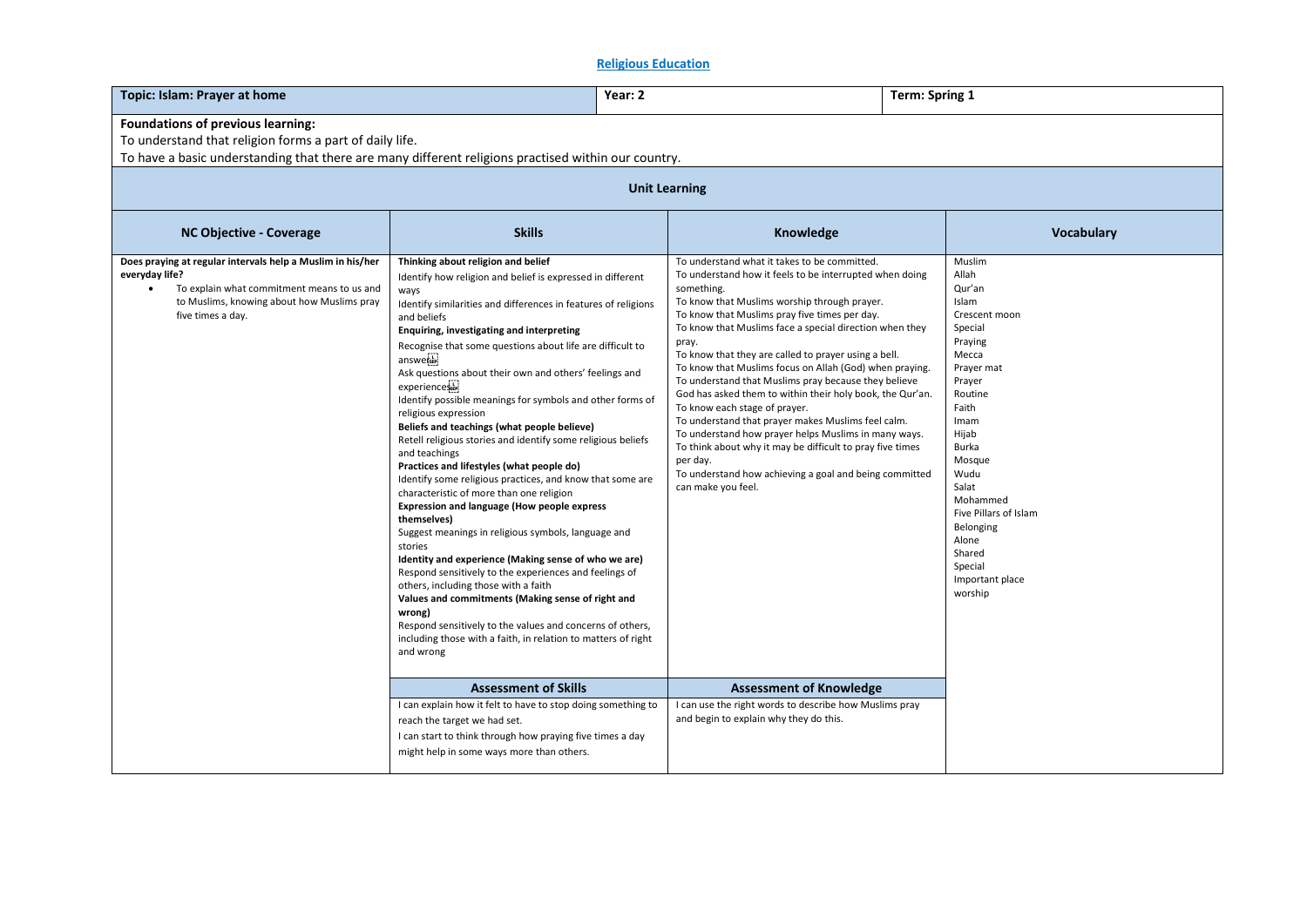## **Computing**

| <b>Exploring My Topic with Floor Robot</b>                                   |                                                                                                       | <b>Topic: Programming</b>                                                                              | Year: 2 |                       | Term: Spring 1    |  |  |  |
|------------------------------------------------------------------------------|-------------------------------------------------------------------------------------------------------|--------------------------------------------------------------------------------------------------------|---------|-----------------------|-------------------|--|--|--|
| Foundations of previous learning:                                            |                                                                                                       |                                                                                                        |         |                       |                   |  |  |  |
| Children from Year 1 are be able to                                          |                                                                                                       |                                                                                                        |         |                       |                   |  |  |  |
|                                                                              | give instructions to my friend and follow their instructions to move around.                          |                                                                                                        |         |                       |                   |  |  |  |
| describe what happens when I press buttons on a robot.                       |                                                                                                       |                                                                                                        |         |                       |                   |  |  |  |
| press the buttons in the correct order to make my robot do what I want.<br>٠ |                                                                                                       |                                                                                                        |         |                       |                   |  |  |  |
|                                                                              | describe what actions I will need to do to make something happen and begin to use the word algorithm. |                                                                                                        |         |                       |                   |  |  |  |
| begin to predict what will happen for a short sequence of instructions.<br>٠ |                                                                                                       |                                                                                                        |         |                       |                   |  |  |  |
| begin to use software/apps to create movement and patterns on a screen.      |                                                                                                       |                                                                                                        |         |                       |                   |  |  |  |
| use the word debug when I correct mistakes when I program.                   |                                                                                                       |                                                                                                        |         |                       |                   |  |  |  |
| <b>Unit Learning</b>                                                         |                                                                                                       |                                                                                                        |         |                       |                   |  |  |  |
| <b>NC Objective - Coverage</b>                                               | <b>Skills</b>                                                                                         | Knowledge                                                                                              |         |                       | <b>Vocabulary</b> |  |  |  |
| Understand what algorithms are; how they are                                 | <b>Computer Science:</b>                                                                              | <b>Using a Floor Robot</b>                                                                             |         | Debug                 |                   |  |  |  |
| implemented as programs on digital devices; and that                         | Understand that programs execute by following precise                                                 | To program a robot to do a particular task using the                                                   |         | Sequences             |                   |  |  |  |
| programs execute by following precise and unambiguous<br>instructions        | and unambiguous instructions.                                                                         | correct vocabulary.                                                                                    |         | Instructions<br>Robot |                   |  |  |  |
| Create and debug simple programs                                             | Understand that objects can be programmed using code to<br>do actions when a key is pressed.          | To tell the order I need to do things to make something<br>happen and talk about this as an algorithm. |         | Scratch Jr            |                   |  |  |  |
| Use logical reasoning to predict the behaviour of simple                     | Understand that one object can be used to control another                                             | To look at you friend's program and tell them what will                                                |         | Programming           |                   |  |  |  |
| programs                                                                     | object.                                                                                               | happen.                                                                                                |         | Program               |                   |  |  |  |
|                                                                              | Can create and debug a simple program.                                                                | To watch a program execute and spot where it goes wrong                                                |         | Algorithm             |                   |  |  |  |
|                                                                              |                                                                                                       | so that you can debug it.                                                                              |         | Navigate              |                   |  |  |  |

**Assessment of Skills/Assessment of Knowledge**

Can you predict what will happen when you input a program and can you detect and correct any errors you make?

Can you understand the different vocabulary and use it to be successful?

Can you talk about the algorithm that describes what you need to do and write the program?

**Using a Floor Robot**

To look at a program and tell you what will happen. To program a robot to do a particular task.

so that you can debug it.

To watch a program execute and spot where it goes wrong

Precise Accurate Sequence Review

computing programme) Green screen Reality Foreground Background Digital manipulation

Unambiguous (plus integral vocabulary from Year 1